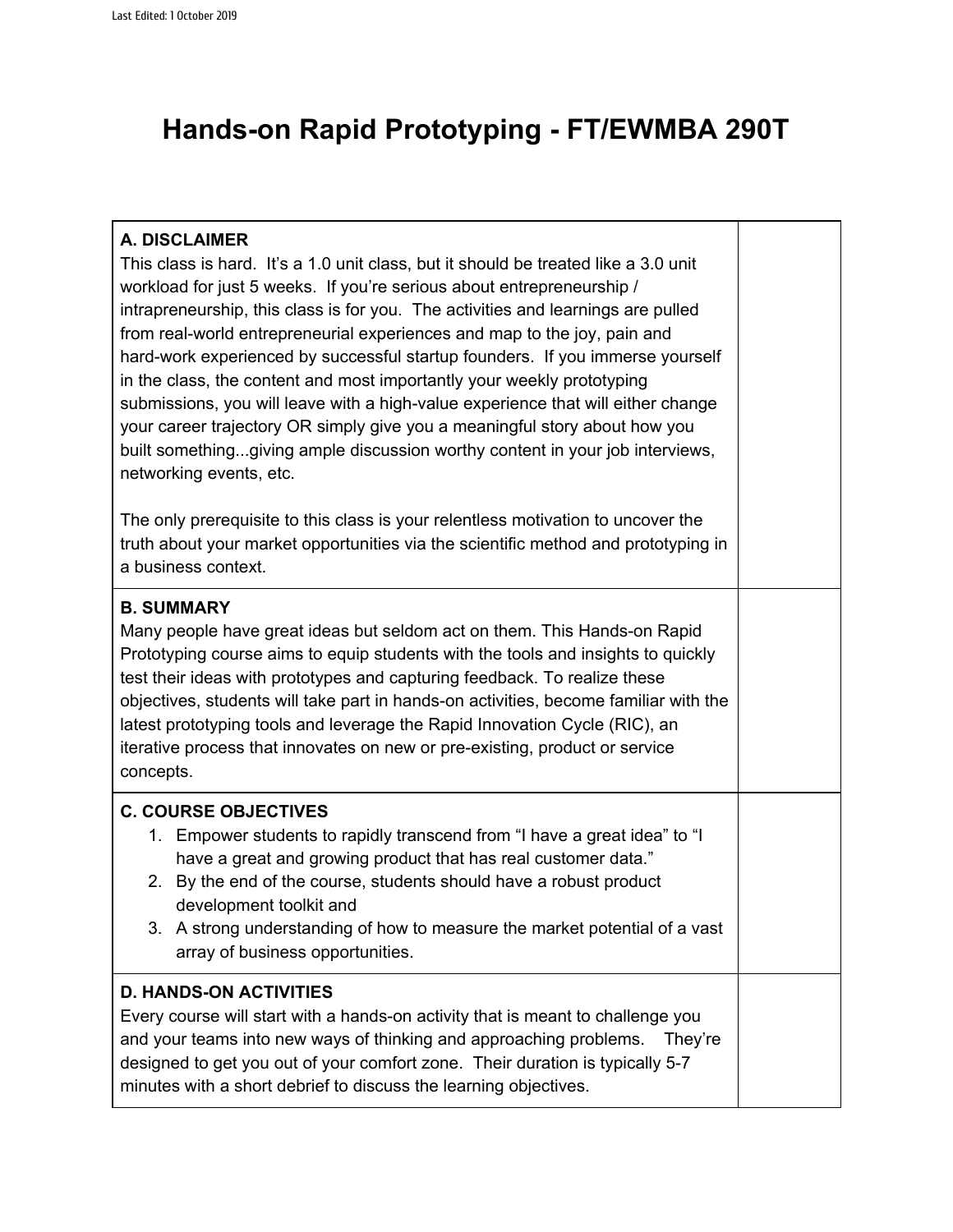| You need to arrive on time in order to participate in these activities. They last<br>for approximately 15 minutes only and you will be evaluated on your successful<br>participation in the activity, not necessarily the outcome. These exercises are to<br>stress various skills and mindsets found commonly in entrepreneurs (problem<br>solving, constraints, pressure, discomfort, etc.).<br>Contribute with an open mind, a concentrated effort and a positive attitude and<br>you'll do fine in these activities.                                                                                                                                                                                                                                    |  |  |  |  |  |
|-------------------------------------------------------------------------------------------------------------------------------------------------------------------------------------------------------------------------------------------------------------------------------------------------------------------------------------------------------------------------------------------------------------------------------------------------------------------------------------------------------------------------------------------------------------------------------------------------------------------------------------------------------------------------------------------------------------------------------------------------------------|--|--|--|--|--|
| E. ASSIGNMENTS, DUE DATES / TIMES AND MAKE UP ASSIGNMENTS<br>No makeup assignments. No late submissions. All assignment due dates and<br>times are found on Bcourses. Use bCourses as your single source of truth.                                                                                                                                                                                                                                                                                                                                                                                                                                                                                                                                          |  |  |  |  |  |
| <b>F. COURSE COMMUNICATIONS</b><br>For general course questions, commentary on prototyping:<br>Rapid Innovation Cycle (RIC) Slack Channel linked-to on the<br>$\circ$<br>prototyping resources page:<br>https://prototype.berkeley.edu/resources/. Here, the teaching<br>team can answer questions at scale to the rest of the class and<br>you can start discussions amongst your peers. This is THE<br>FASTEST way to communicate with the teaching team.<br>Bcourses forums or any other student learning management<br>$\circ$<br>system provided by U.C. Berkeley or Haas.<br>For student specific, course-instance specific<br>A GSI (if available)<br>$\circ$<br>The instructor (both email and phone are at the top of the<br>$\circ$<br>syllabus). |  |  |  |  |  |
| <b>G. EVALUATION</b>                                                                                                                                                                                                                                                                                                                                                                                                                                                                                                                                                                                                                                                                                                                                        |  |  |  |  |  |
| There are:<br>A. Five (5) total "Prototype Now" submissions during the course, each                                                                                                                                                                                                                                                                                                                                                                                                                                                                                                                                                                                                                                                                         |  |  |  |  |  |
| worth 25 points, for a grand total of 125 points. You can access the<br>details and submit these assignments here: http://bit.ly/prototype-now<br>B. Six (6) In-class participation assignments in Bcourses, each worth a<br>total of 5 points (of which you get 3 points just for showing up). For a<br>grand total of 30 points. You will be scored just before the start of the<br>next class.                                                                                                                                                                                                                                                                                                                                                           |  |  |  |  |  |
| C. Therefore, a total of 155 points are possible in this course, however<br>100% completion = 125 points. This implies that (1) "Prototype Now"<br>assignment and one (1) In-class participation score will be dropped.<br>Therefore, only 125 points are required to earn 100% of the points                                                                                                                                                                                                                                                                                                                                                                                                                                                               |  |  |  |  |  |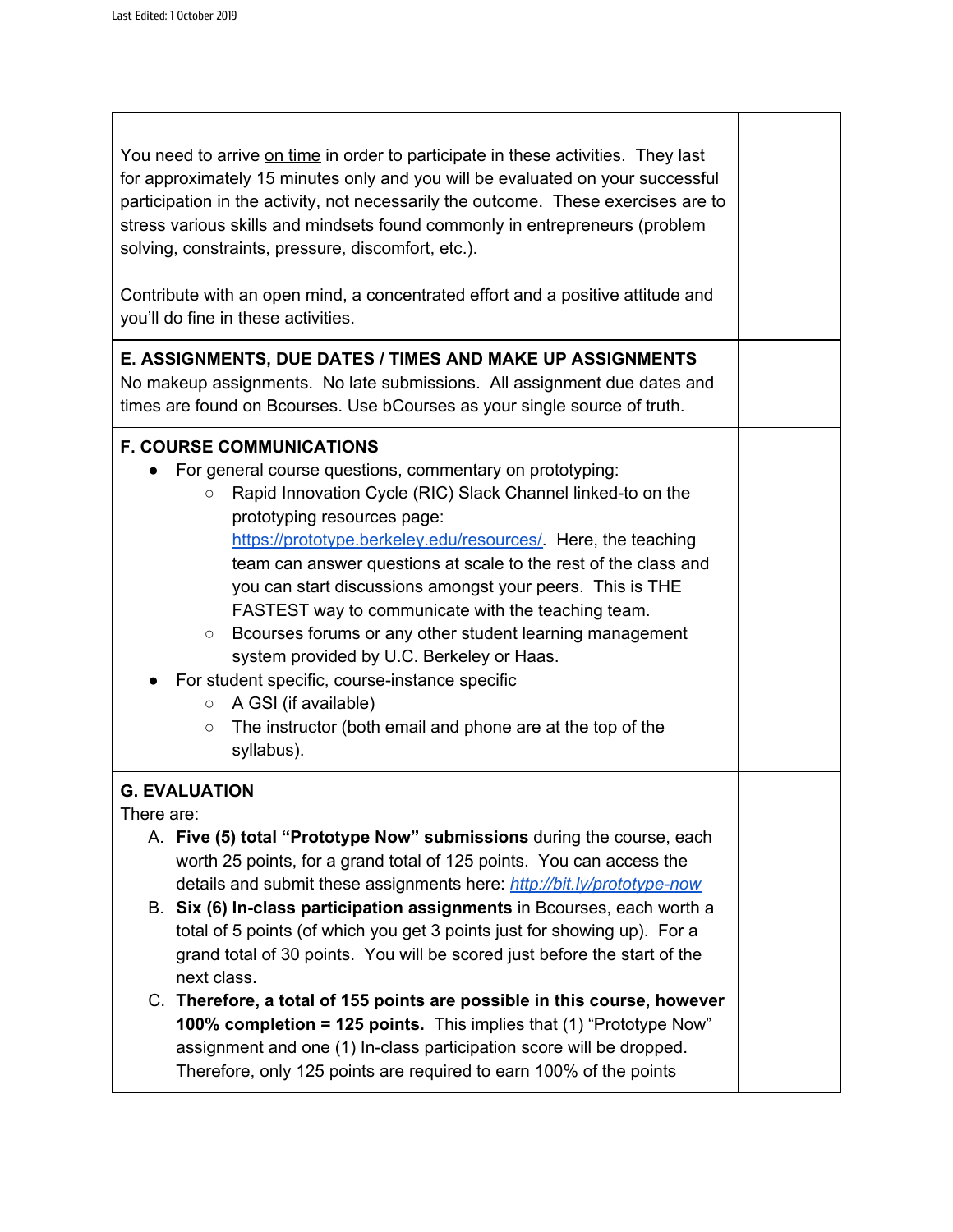| possible. The highest possible score in the class is 155 / 125 or 124%,<br>giving you the flexibility to miss a class or a submission.<br>D. The course is however always graded on a curve and you'll be<br>competing with your classmates. Life and business works this way too.                                                                                                                                                                                      |
|-------------------------------------------------------------------------------------------------------------------------------------------------------------------------------------------------------------------------------------------------------------------------------------------------------------------------------------------------------------------------------------------------------------------------------------------------------------------------|
| <b>H. DETAILS ON EVALUATION:</b><br>The final grading breakdown, assignment rubrics and all other scoring is at the<br>sole discretion of the teaching team and can be changed at anytime with or<br>without notice.                                                                                                                                                                                                                                                    |
| Although the teaching team will strive to follow this syllabus and Bcourses plan;<br>the final grading structure, format and learner evaluations can change at<br>anytime in an effort to create fair and optimal learning outcomes that map to<br>real-world entrepreneurial experiences.                                                                                                                                                                              |
| I. IN-CLASS PARTICIPATION - is what it sounds like. You need to be present<br>to participate. Asking good questions and offering opinions are part of what<br>makes a healthy classroom dynamic. If you can positively answer, "yes" to the<br>following question:                                                                                                                                                                                                      |
| "will my comment or question add value to the course or the learning experience<br>of others?"                                                                                                                                                                                                                                                                                                                                                                          |
| then these are the types of comments / questions we're looking for. It is your<br>job to ensure the teaching team has fully captured the value of your in-class /<br>out-of-class commentary and insights.                                                                                                                                                                                                                                                              |
| J. ABSENCES - You will be penalized for unexcused absences and late arrivals<br>(via your Class Participation scores). We have such little time together, there is<br>no doubt that our learning goals for you will be impacted if you miss any class or<br>portion thereof.                                                                                                                                                                                            |
| If you are in doubt about any absence or late arrival, email a written letter,<br>signed by an authority and saved as PDF to formally document the absence so<br>the teaching team can fairly process amongst your peers who attend all the<br>sessions.                                                                                                                                                                                                                |
| K. PROTOTYPATHON - LAST DAY OF CLASS - IN CLASS SUBMISSION<br>The last day of class will be informally known as the "PROTOTYPATHON". You<br>will execute a prototype of your choosing during class time in order to<br>demonstrate your mastery of the prototyping tools and philosophies articulated<br>in this course. There *may* be prompts to help you kickstart your day of<br>prototyping, there *may* be mystery / prototyping tools / materials that you'll be |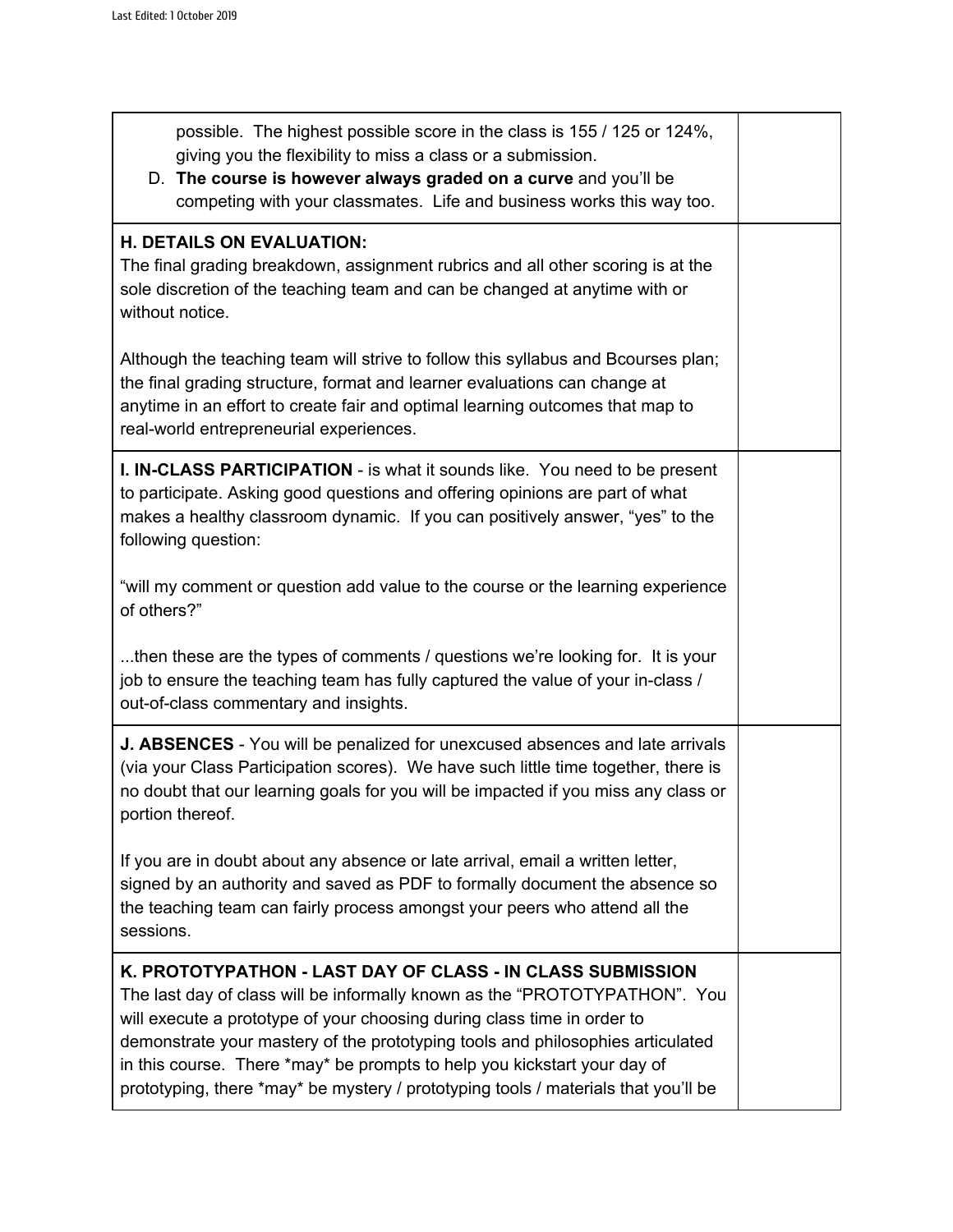| required to use in your PROTOTYPATHON submission. The evaluation criteria<br>will be exactly the same as all prior "Prototype Now" submissions. If you've<br>done well on the weekly Prototype Now submissions and have done the work to<br>improve your iterative prototyping skills, you'll do just fine during the<br>PROTOTYPATHON.                                                                                                                                                                                            |  |
|------------------------------------------------------------------------------------------------------------------------------------------------------------------------------------------------------------------------------------------------------------------------------------------------------------------------------------------------------------------------------------------------------------------------------------------------------------------------------------------------------------------------------------|--|
| <b>L. CLASS STRUCTURE</b><br>Use of technology is permitted so long as it is focused and / or related to the<br>course / topics / lecturers / content / etc. We understand tablet PCs,<br>smartphones and other gadgets can be enabling. We'll permit the use of these<br>devices until we reach a point where we believe the use is distracting to the<br>teaching team or the surrounding students. IT IS ALSO YOUR<br>RESPONSIBILITY TO INFORM THE TEACHING TEAM IF ONE OR MORE<br>STUDENTS TECHNOLOGY USE BECOMES DISTRACTING. |  |
| <b>M. ACADEMIC HONESTY</b><br>All students should be familiar with the Code of Student Conduct and know that<br>the general rules and student rights stated in that document apply to this class<br>(know and understand the policies found here:<br>https://sa.berkeley.edu/conduct/integrity).                                                                                                                                                                                                                                   |  |
| Cheating on homework, projects or the final exam may result in a failing grade<br>for the entire course. In all cases of alleged cheating, your actions will also be<br>reported to the Office of Student Conduct for administrative review.                                                                                                                                                                                                                                                                                       |  |

# **N. TENTATIVE SCHEDULE**

| <b>Class</b> | <b>Learning Objective(s)</b>                          | 1st half (70 min)                                         | 2nd Half (60 min)      | noted <sup>*</sup> | <b>ALL Assignments Due at</b><br>6:10pm same day of<br>class unless otherwise |
|--------------|-------------------------------------------------------|-----------------------------------------------------------|------------------------|--------------------|-------------------------------------------------------------------------------|
| #1           | Topics                                                | 20 min                                                    | <b>30 min</b>          | 1.                 | In-class                                                                      |
|              | • Overview of course and                              | Hands-on Activity and                                     | Introduction to the    |                    | Participation -                                                               |
|              | expectations for class                                | <b>Introductions</b>                                      | Rapid Innovation Cycle |                    | Week 1                                                                        |
|              | • Review the                                          |                                                           | (RIC): opportunity     |                    |                                                                               |
|              | design-thinking                                       | $20 \text{ min}$                                          | recognition, solution  |                    |                                                                               |
|              | processes / PFPS                                      | Overview, expectations                                    | selection, market      |                    |                                                                               |
|              | • Introduce the iterative,                            | and motivation for class                                  | experiment, and        |                    |                                                                               |
|              | Rapid Innovation Cycle                                |                                                           | experimental results   |                    |                                                                               |
|              | (RIC) process                                         | 20 min                                                    |                        |                    |                                                                               |
|              | • Define "prototyping" in<br>the context of business. | Review of the<br>design-thinking process<br>and iteration | $20 \text{ min}$       |                    |                                                                               |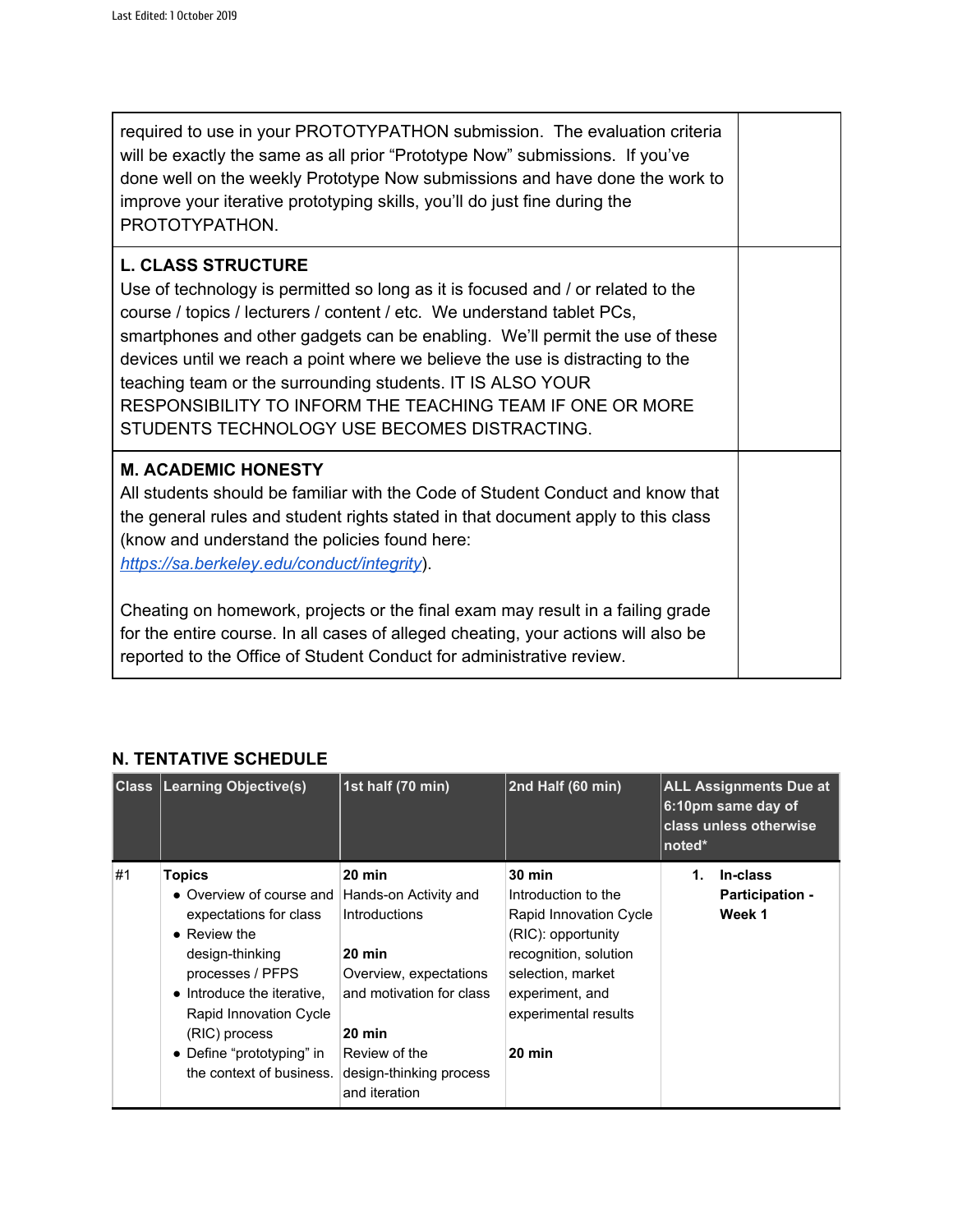| #2 | <b>Topics</b><br>• Hardware Prototyping<br>• Digital Fabrication<br>• Emphasis 3D Printing<br>• Intro to basic 3D<br>modeling (CAD)<br>• Intro to basic 3D<br>printing | Q&A<br>$10$ min<br>Hands-on Activity<br>$10$ min<br>Why build hardware<br>prototypes and how to<br>get started.<br><b>30 min</b><br><b>Examples of Digital</b><br>Fabrication and<br>Prototypes<br>20 min<br>Rapid Learning of CAD +<br>3D Printing to enable<br>hardware market testing.<br>TinkerCAD, Cura and<br>Repetier | min presentations<br>$10$ min<br>Wrap-up/open<br>discussion<br><b>50 min</b><br><b>Activity:</b><br>Generate a physical<br>part using Haas<br>Innovation Lab 3D<br>Printers<br>10 min<br>Wrap-up/open<br>discussion                                              | 2.<br>3.<br>4.<br>5. | <b>Prototype Now</b><br>Week 1<br>submission<br>In-class<br>Participation -<br>Week 2<br><b>Pre-course</b><br><b>Survey</b><br><b>Signed Syllabus</b> |
|----|------------------------------------------------------------------------------------------------------------------------------------------------------------------------|------------------------------------------------------------------------------------------------------------------------------------------------------------------------------------------------------------------------------------------------------------------------------------------------------------------------------|------------------------------------------------------------------------------------------------------------------------------------------------------------------------------------------------------------------------------------------------------------------|----------------------|-------------------------------------------------------------------------------------------------------------------------------------------------------|
| #3 | <b>Topics</b><br>Software Prototyping<br>Web applications<br>$\bullet$<br>Mobile applications<br>Collecting data from<br>your prototypes                               | 10 min<br>Hands-on Activity<br>20 min<br>Overview of Software<br>Prototyping Tools<br>20 min<br>Gaging interest<br>Software prototyping<br>examples<br>20 min<br>Activity: quick paper<br>prototype of mobile or<br>webapp                                                                                                   | 20 min<br>Review prior Hands-on<br>Rapid Prototyping<br>prototyping successes /<br>failures<br>20 min<br><b>Activity: Market</b><br>feedback on a software<br>prototype<br>20 min<br>Wrap-up/open<br>discussion<br><b>Class Representative</b><br>Audit / Survey | 6.<br>7.             | <b>Prototype Now</b><br>Week 2<br>submission<br>In-class<br><b>Participation -</b><br>Week 3                                                          |
| #4 | <b>Topics</b><br>• Introduction to<br>Outsourcing,                                                                                                                     | $10$ min<br>Hands-on Activity                                                                                                                                                                                                                                                                                                | 25 min<br>Storyboard a viral video                                                                                                                                                                                                                               | 8.                   | <b>Prototype Now</b><br>Week 3<br>submission                                                                                                          |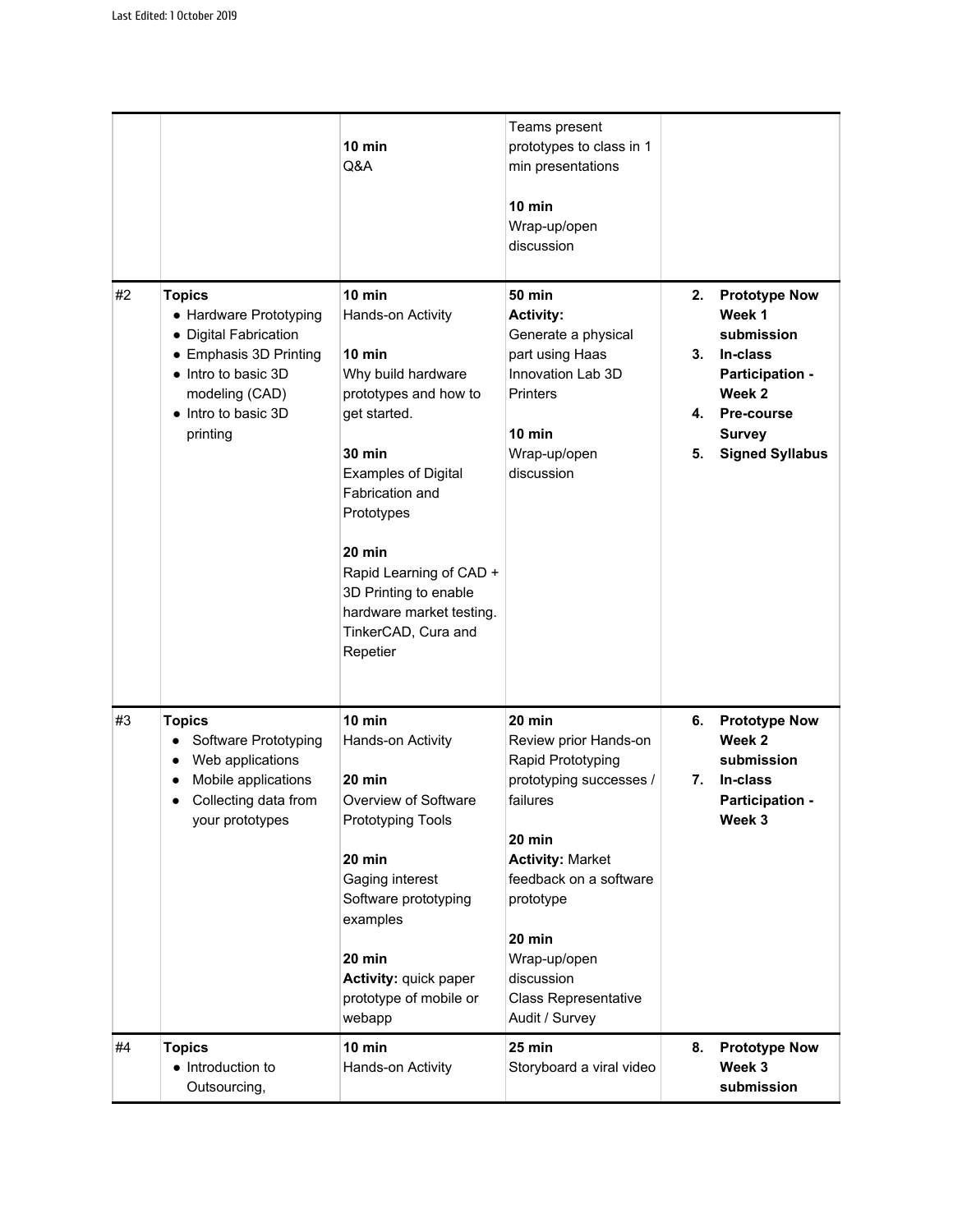|    | Crowdsourcing and<br>Crowdfunding<br>• Fabricate a prototype<br>for testing<br>• The 4D Prototype<br>$\bullet$ A/B Testing                                                           | $20$ min<br>Outsourcing,<br>Crowdsourcing and<br>Crowdfunding<br>$20$ min<br>Kickstarter Example:<br>RaverRings<br>$20$ min<br>Outsource some aspect<br>of this course | <b>35 min</b><br>Wrap-up / open<br>discussion / work on<br>weekly prototype<br>submissions  | 9. | In-class<br>Participation -<br>Week 4                                                                                                                                                                                                                                      |
|----|--------------------------------------------------------------------------------------------------------------------------------------------------------------------------------------|------------------------------------------------------------------------------------------------------------------------------------------------------------------------|---------------------------------------------------------------------------------------------|----|----------------------------------------------------------------------------------------------------------------------------------------------------------------------------------------------------------------------------------------------------------------------------|
| #5 | $20$ min<br><b>Topics</b><br>$\bullet$ Innovating in a<br>Hands-on Activity<br>Corporate Environment<br>• PROTOTYPATHON<br><b>50 min</b><br><b>FALL 2019</b><br><b>PROTOTYPATHON</b> |                                                                                                                                                                        | <b>50 min</b><br><b>PROTOTYPATHON</b><br>Cont'd<br>$10$ min<br><b>PROTOTYPATHON</b><br>Wrap |    | 10. Prototype Now<br>Week 4<br>submission<br>11. Prototype Now<br>Week 5<br>submission -<br><b>PROTOTYPATH</b><br><b>ON: DUE AT</b><br><b>11AM IN CLASS</b><br>12. In-class<br>Participation -<br>Week $5 +$<br><b>MANDATORY</b><br><b>TIES SURVEY</b><br><b>DUE TODAY</b> |

# **O. OPTIONAL READINGS AND MEDIA:**

## *<https://prototype.berkeley.edu/resources/readings/>*

The most up-to-date links and other media will be found at the website above.

While not required, these references are important readings if you want to increase your success in entrepreneurship or intrapreneurship:

| <b>Title</b>                                                                                                                         | <b>Authors</b>                              | <b>Date</b> | Format       | <b>Topic</b>     | <b>Reference Comment</b>                                                                       |
|--------------------------------------------------------------------------------------------------------------------------------------|---------------------------------------------|-------------|--------------|------------------|------------------------------------------------------------------------------------------------|
| The Rapid<br>Innovation Cycle -<br>An innovation and<br>market testing<br>process for new<br>products and<br>services<br>development | McCoy,<br>C.D.,<br>Chagpar, Z.,<br>Tasic, I |             | 2012 Article | Entrepreneurship | Market experimentation<br>process which is the<br>foundation for Hands-on<br>Rapid Prototyping |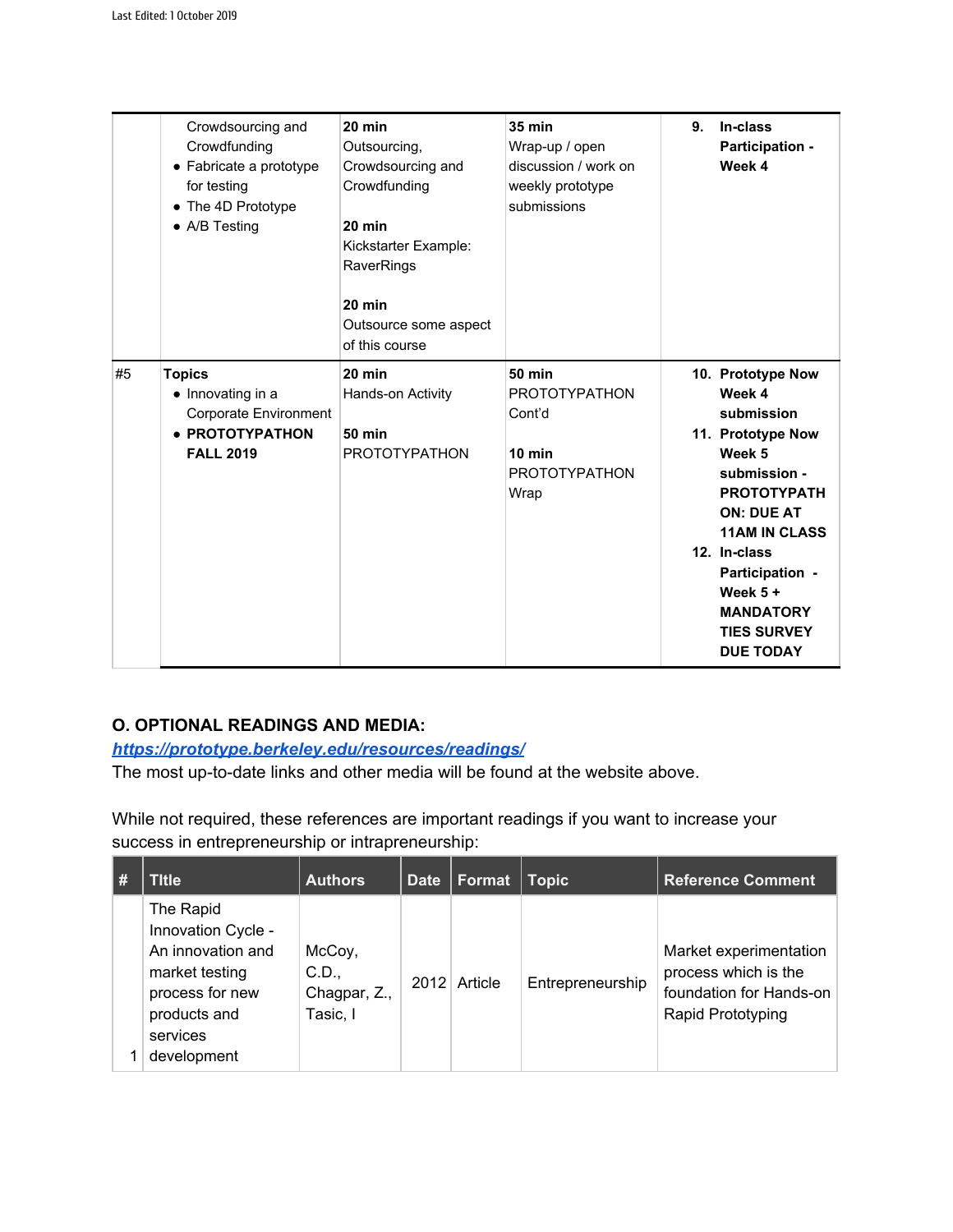| 2              | The 4-hour Work<br>Week                                                           | <b>Tim Ferriss</b>                                                                                                                          |      | 2007 Book    | Entrepreneurship | Rethink what it means<br>to be "Rich". The "New<br>Rich" value time and<br>experiencesnot<br>money.                                                                                 |
|----------------|-----------------------------------------------------------------------------------|---------------------------------------------------------------------------------------------------------------------------------------------|------|--------------|------------------|-------------------------------------------------------------------------------------------------------------------------------------------------------------------------------------|
| 3              | Innovation as a<br>Learning Process:<br><b>Embedding Design</b><br>Thinking, 2007 | Sara L.<br><b>Beckman</b><br>and Michael<br>Barry                                                                                           | 2007 | Article      | Innovation       | Pioneer of Innovation as<br>a Learning Process.<br>Most of all the<br>frameworks discussing<br>innovation involve some<br>aspect of the<br>frameworks presented<br>in this article. |
| 4              | The Lean Startup                                                                  | <b>Eric Ries</b>                                                                                                                            | 2011 | <b>Book</b>  | Entrepreneurship | Build, test, learn. It's<br>that simple; which is<br>what makes it so<br>powerful.                                                                                                  |
| 5              | Design a Better<br><b>Business</b>                                                | Patrick van<br>der Pijl,<br>Justin Lokitz,<br>and Lisa Kay<br>Solomon<br>Designed by<br>Erik van der<br>Pluijm &<br>Maarten van<br>Lieshout |      | $2016$ Book  | Innovation       | These people know how<br>to innovate around<br>business models and<br>kickstart new products /<br>services.                                                                         |
| 6              | The Startup Owner's<br>Manual                                                     | Steve Blank<br>and Bob<br>Dorf                                                                                                              |      | 2012 Book    | Entrepreneurship | A reference manual for<br>how to build your<br>startup                                                                                                                              |
| $\overline{7}$ | How to Start a<br>Startup                                                         | Altman, Sam                                                                                                                                 |      | $2014$ Video | Entrepreneurship | Words of wisdom from<br>those who have been in<br>the startup trenches.<br>Video Series by Sam<br>Altman + Guest<br>Speakers                                                        |
| 8              | Shoe Dog: A Memoir<br>by the Creator of<br><b>Nike</b>                            | Phil Knight                                                                                                                                 |      | $2016$ Book  | Entrepreneurship | The amazing story of<br>Phil Knight and how he<br>built the Nike empire.                                                                                                            |
| 9              | Measure What<br><b>Matters</b>                                                    | John Doerr                                                                                                                                  | 2017 | <b>Book</b>  | Management       | Powerful story on<br>Objectives and Key<br>Results aka, OKRs. The<br>tool Google used and<br>continues to use to                                                                    |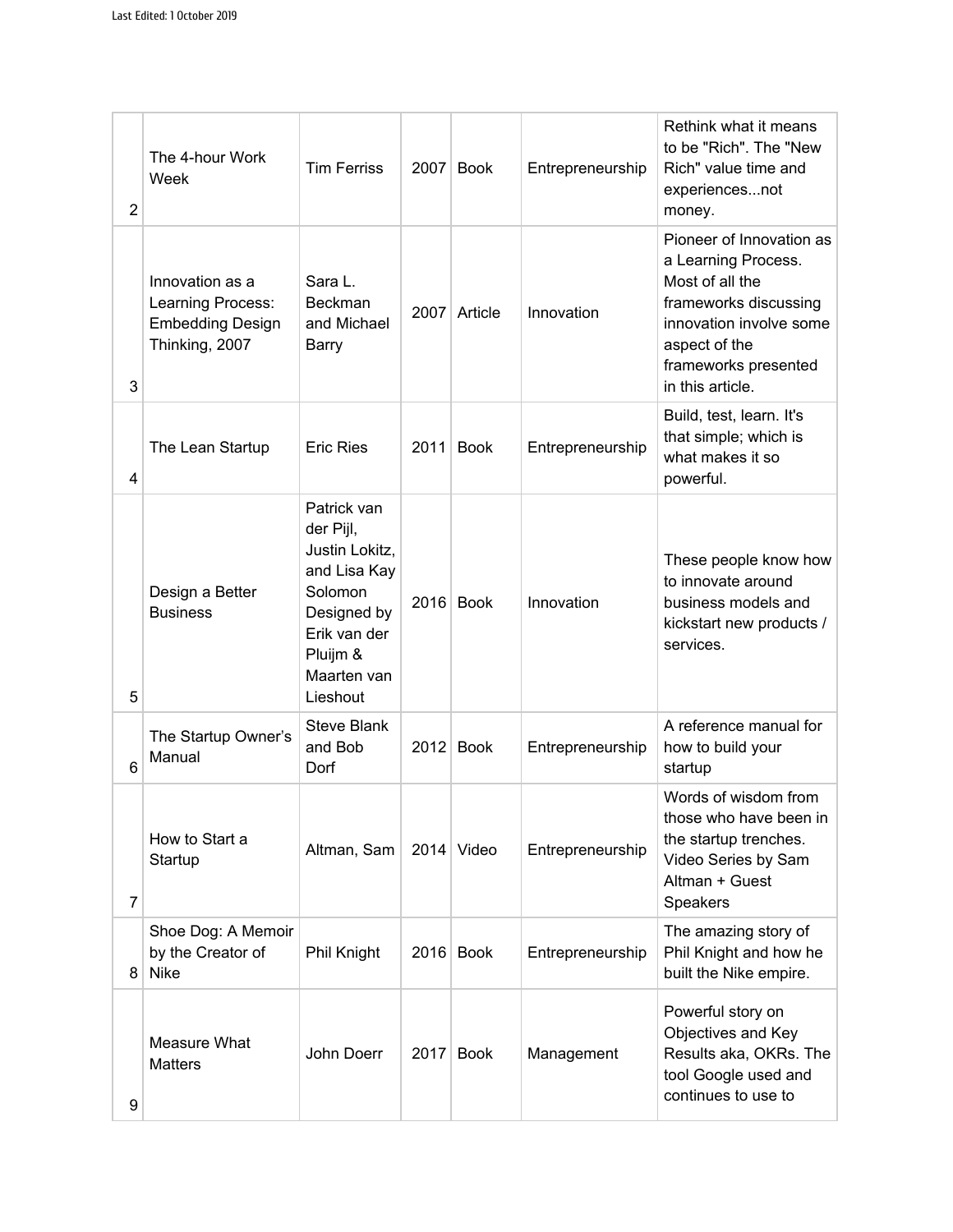|    |                                                                                                       |                   |             |                  | manage extraordinary<br>business progress                                                                                                                                                 |
|----|-------------------------------------------------------------------------------------------------------|-------------------|-------------|------------------|-------------------------------------------------------------------------------------------------------------------------------------------------------------------------------------------|
| 10 | The E-Myth<br>Revisited: Why Most<br><b>Small Businesses</b><br>Don't work and What<br>to Do About It | Michael<br>Gerber | 1986   Book | Entrepreneurship | Dated examples, but<br>process and structural<br>framework of a<br>"franchise prototype" is<br>helpful to get some<br>entrepreneurs "unstuck"<br>from being the "eternal"<br>technician". |

# **P. Professor Bio: Chris D. McCoy, Ph.D.**

Chris is the founder and CEO of You3Dit Inc., a global design engineering and rapid prototyping company with a mission to help anyone transform a sketch into parts and prototypes. Chris earned his Ph.D. in mechanical engineering at the University of California, Berkeley in 2013. While researching small-scale fuel-flexible engines, he also completed the Management of Technology Program (MOT) at the Haas School of Business and received his Masters Degree in Mechanical Engineering Design; both from U.C. Berkeley. On top of growing his business, Chris teaches graduate students about precision manufacturing & sustainable manufacturing in UC Berkeley's mechanical engineering department, MBA students about rapid prototyping principles & innovation at the Haas School of Business & I.E. Business School and 1000s of learners online through MIT's program on Additive Manufacturing for Innovative Design and Production.